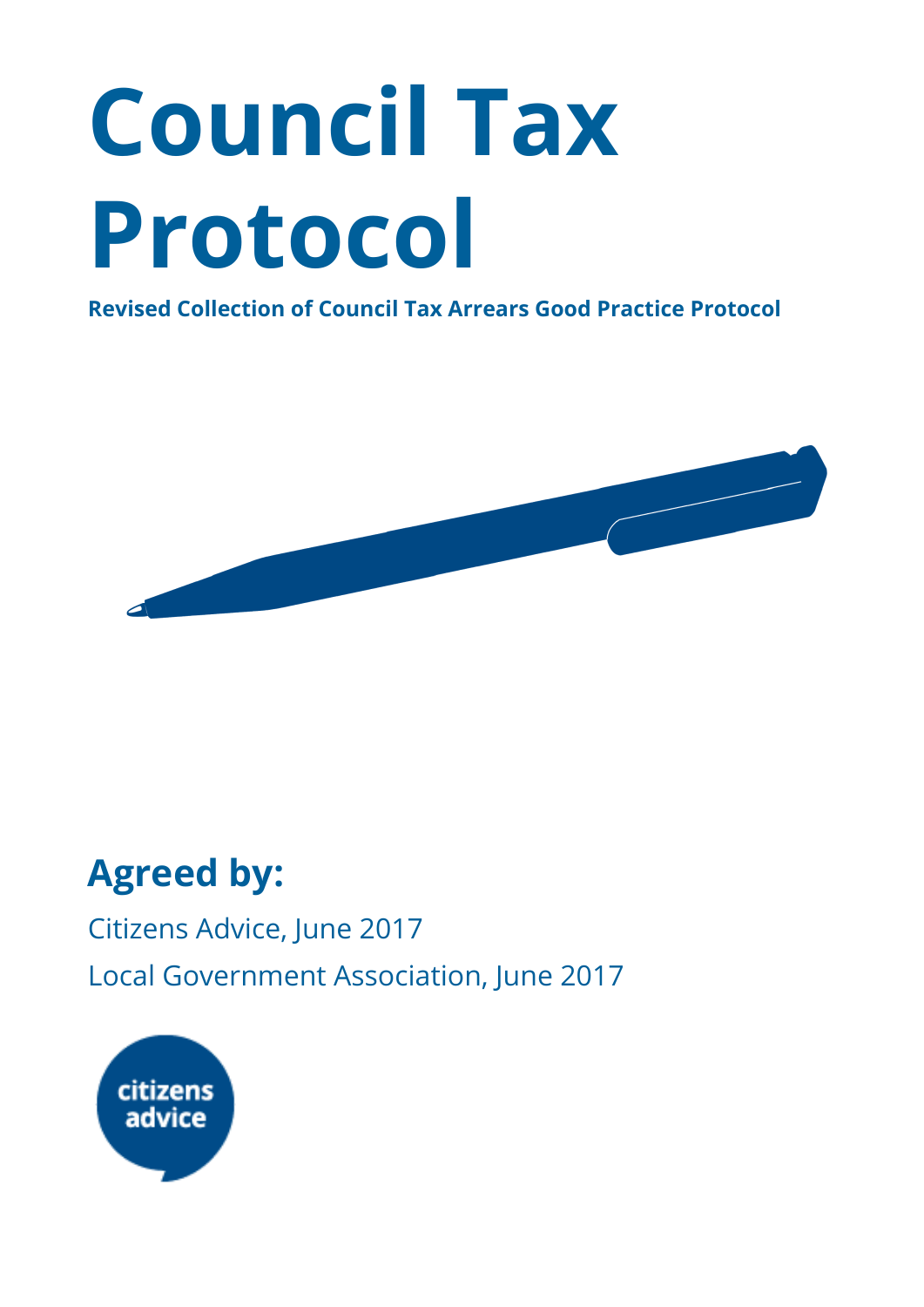# **Council Tax Protocol**

**We agree to adopt this protocol in ……………………………………………….. as our public commitment to its principles of fairness, partnership working and transparency in local authority debt collection:**

| <b>Signature</b>                            | <b>Signature</b>                                               |
|---------------------------------------------|----------------------------------------------------------------|
| <b>Local authority representative</b>       | <b>Local Citizens Advice / advice</b><br>agency representative |
| <b>Signature</b>                            | <b>Signature</b>                                               |
| <b>Enforcement agency</b><br>representative | <b>External contractor</b><br>representative                   |
| (where relevant) <sup>1</sup>               | (where relevant) <sup>1</sup>                                  |

#### **Date:**

<sup>&</sup>lt;sup>1</sup> Enforcement agents and external contactors may sign this protocol if they and the authority agree that it is appropriate.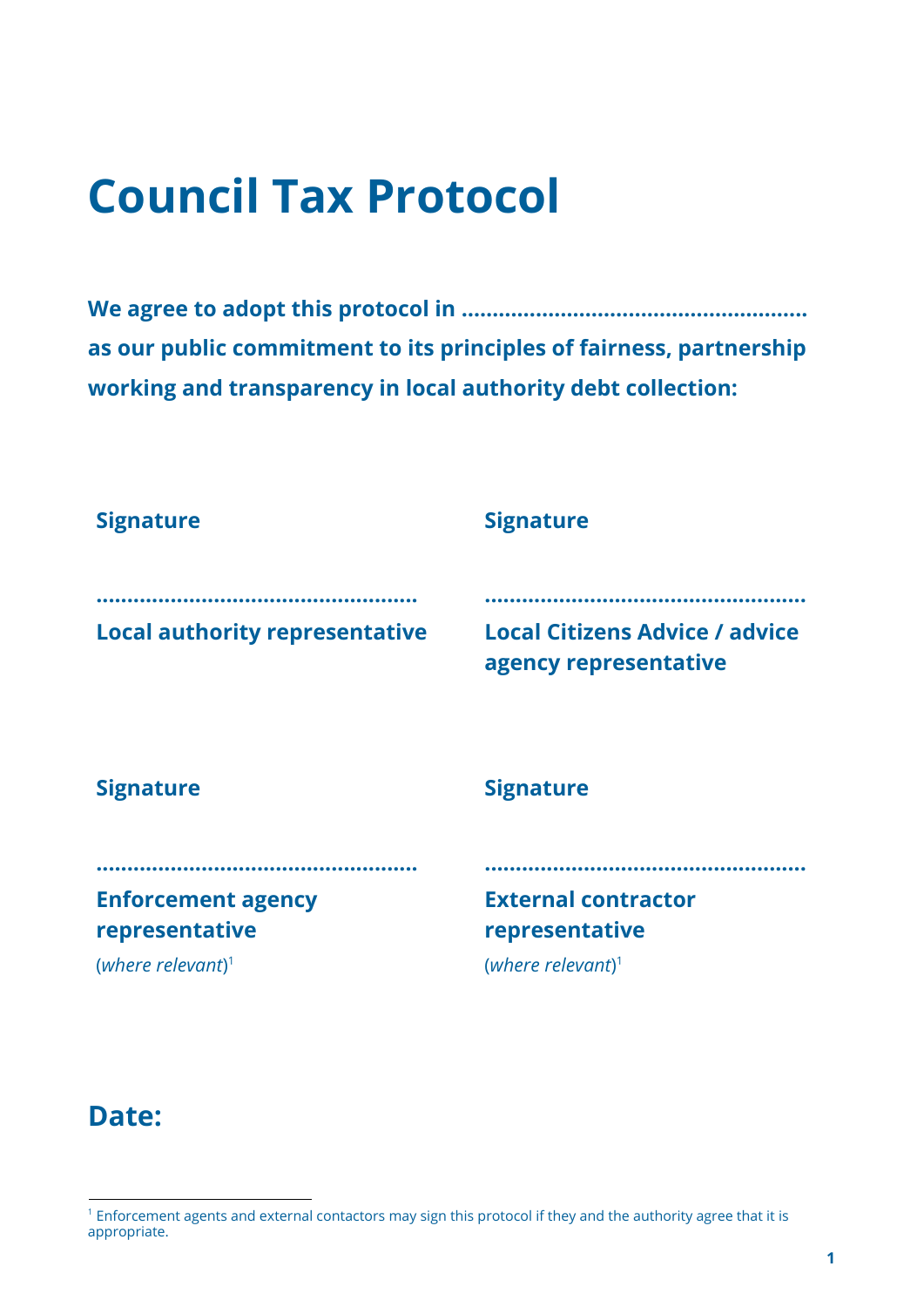# **Council Tax Protocol**

Revised collection of council tax arrears good practice protocol

Council tax payers receive a better level of service when local authorities<sup>2</sup>, enforcement agencies and debt advice agencies work closely together. Early intervention and proactive contact with people struggling with bill payments can help prevent them incurring further charges and help alleviate stress. It can also potentially help reduce both collection costs and calls on local public services, particularly mental health services.

This good practice protocol makes a number of suggestions on how local partnerships can be strengthened and residents better supported. Developed through partnership work between the national bodies representing advice agencies, local government and enforcement agencies throughout England and Wales, it builds upon the previous protocol, which government recommended local authorities adopt in their 2013 guidance. The protocol reflects best practice at local level and is intended to facilitate regular liaison on practices and policy concerning council tax debt collection. In setting down clear procedures and keeping them regularly under review, all parties can ensure that cases of arrears are dealt with appropriately whilst complaints are handled efficiently.

By signing the protocol and adopting the practices set out below, local authorities, enforcement agencies and advice agencies can help taxpayers pay their council tax bills while accessing debt advice when needed.

<sup>&</sup>lt;sup>2</sup> Where we use the term 'local authorities', this should also be read to cover a local authority's external contractors, where the local authority has contracted out the administration of some or all of its council tax collection process.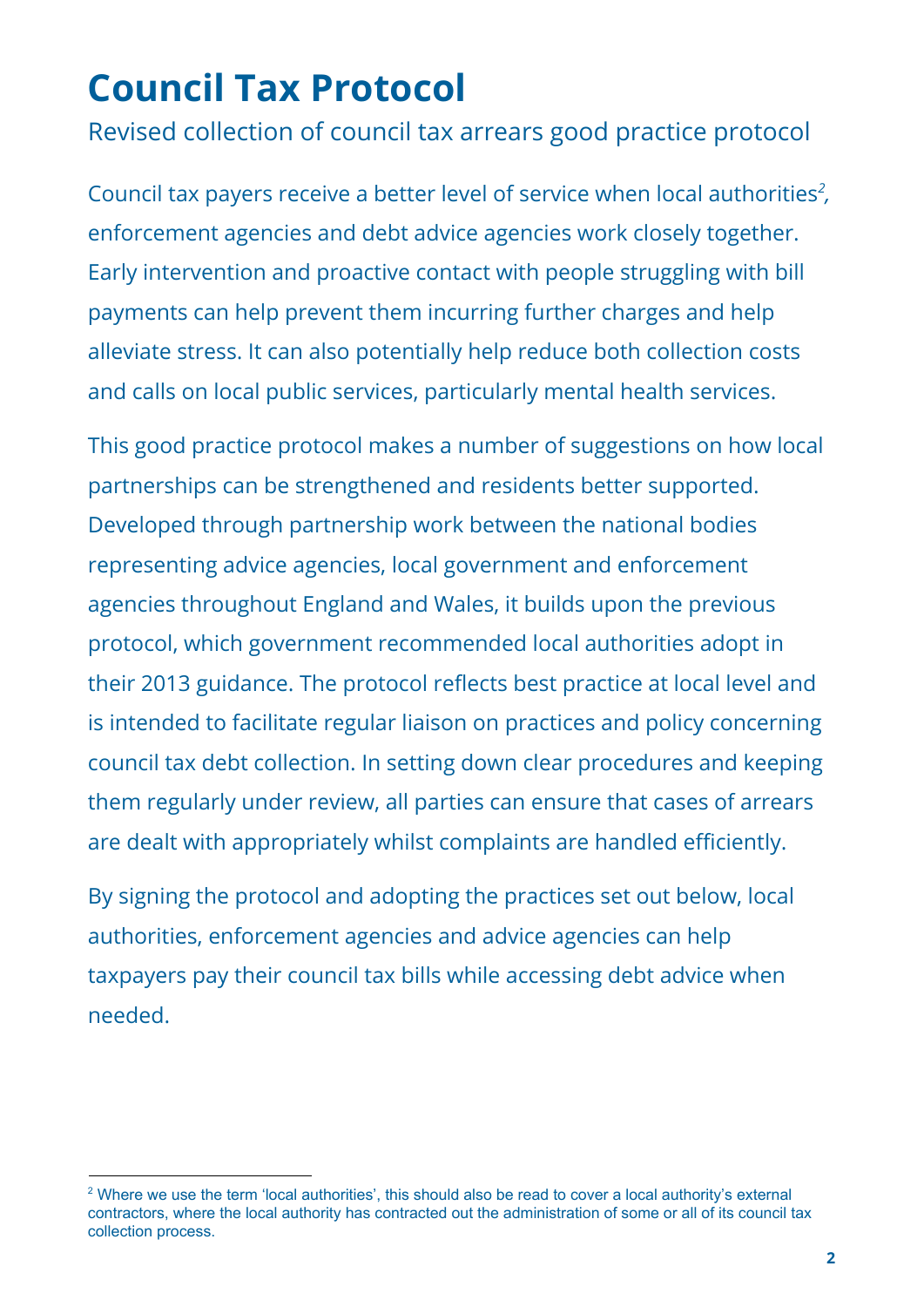# **Partnership**

#### **To foster more effective partnership working:**

- **1.** Local authorities, enforcement agencies and advice agencies should meet regularly to discuss practical and policy issues with a recommendation to meet quarterly at officer level and annually with elected members.
- **2.** All parties should have dedicated contacts accessible on direct lines and electronically so that issues can be taken up quickly.
- **3.** All parties should promote mutual understanding by providing training workshops, undertaking exchange visits and sharing good practice.
- **4.** As local authorities are responsible for the overall collections process, they should ensure all their staff, external contractors and enforcement agencies receive the appropriate training, particularly on vulnerability and hardship.
- **5.** Advice agencies, enforcement agencies and local authorities should work together to develop a fair collection and enforcement policy, highlighting examples of vulnerable people or those who find themselves in vulnerable situations, and specifying clear procedures in dealing with them. Contractual arrangements with enforcement agents should specify procedures for the local authority to take back cases involving vulnerable people.
- **6.** Local authorities should consider informal complaints as debtors may be afraid to complain formally where enforcement agent activity is ongoing. Informal complaints received from advice agencies can indicate problems worthy of further investigation both locally by the local authority and by referral to national bodies.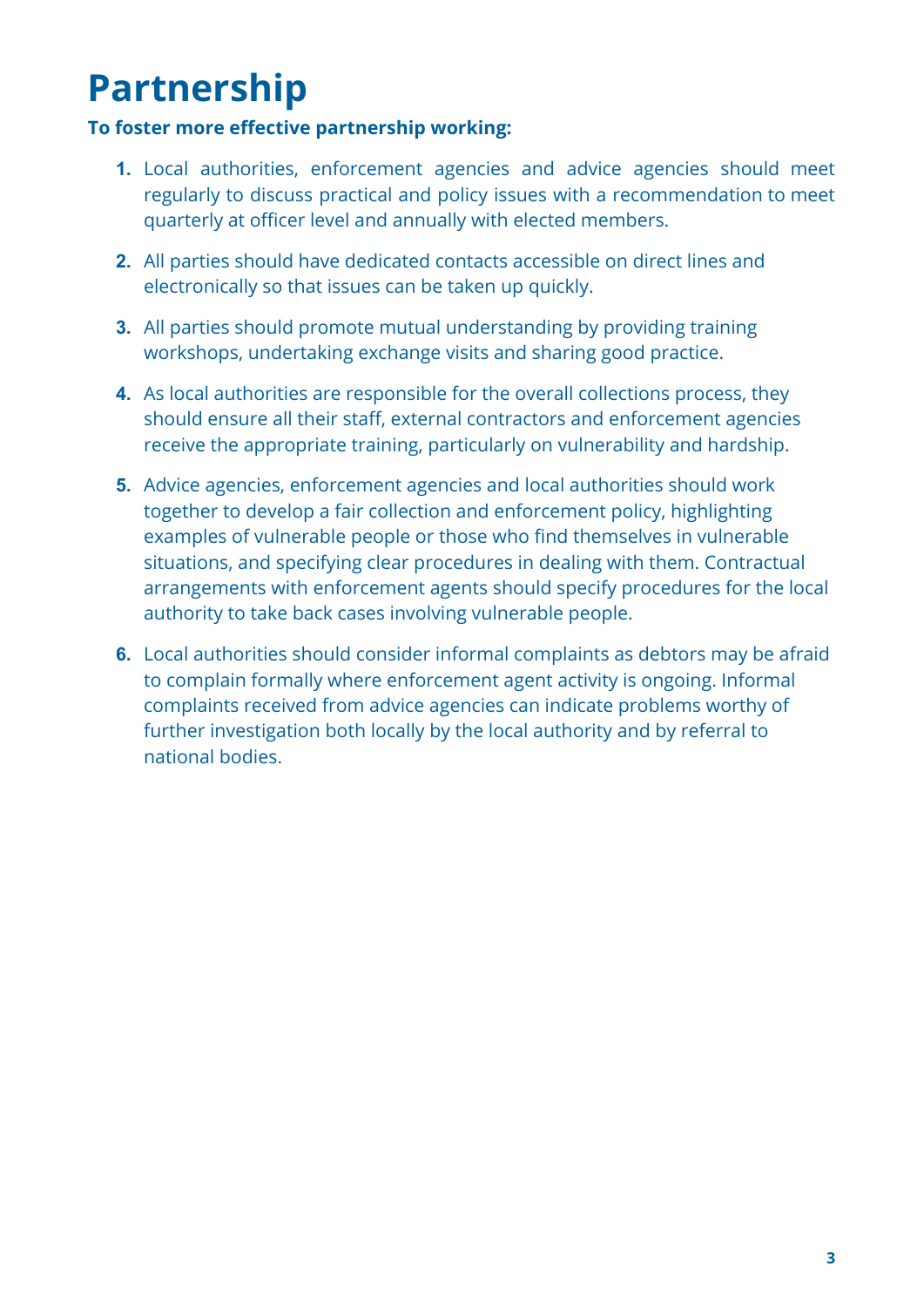# **Information**

**To improve the information supplied to council tax payers about the billing process, how to get support and debt advice and to promote engagement:**

- **1.** All parties should work together to produce letters that clearly and consistently explain how council tax bills have been calculated (including any Council Tax Support award). Council tax bills should make clear council tax is a priority debt and explain the consequences of not making payment by the date specified. As far as possible within the constraints of systems, where a taxpayer has council tax arrears, the letters should explain how the debt has been accumulated and over which time period, the layout and language of bills and letters should be easy to understand, with any letters including a contact phone number and email address. All information should also be made available online in a clear format.
- **2.** Local authorities should consider reviewing payment arrangements and offer more flexible options, including, subject to practicality, different payment dates within the month, spreading payments over 12 months and, potentially, different payment amounts to assist those on fluctuating incomes. This can allow people to budget more effectively.
- **3.** Local authorities and enforcement agents should publicise local and national debt advice contact details on literature and notices. Advice agencies can help by promoting the need for debtors to contact their local authority promptly in order to agree payment plans. Parties can work together to ensure the tone of letters is not intimidating but encouraging of engagement.
- **4.** Local authorities should ensure that enforcement agencies have appropriate information about the council tax debts they are recovering, so they can put this in letters they send to debtors and answer any questions.
- **5.** Local authorities should consider providing literature about concerns council tax debtors may have about enforcement agents and enforcement. Information could cover charges enforcement agencies are allowed to make by law, how to complain about enforcement agent behaviour or check enforcement agent certification and further help available from the local authority or advice agencies.
- **6.** All parties should work together to review and promote better engagement by council taxpayers. This should include information on how bills can be reduced through reliefs, exemptions and council tax support schemes, advising taxpayers that they should contact the local authority if they experience financial hardship and the consequences of allowing priority debts to accumulate. Information and budgeting tools should be made available on local authority and advice agency websites, via social media and at offices of relevant agencies. This is an opportunity for joint campaign work.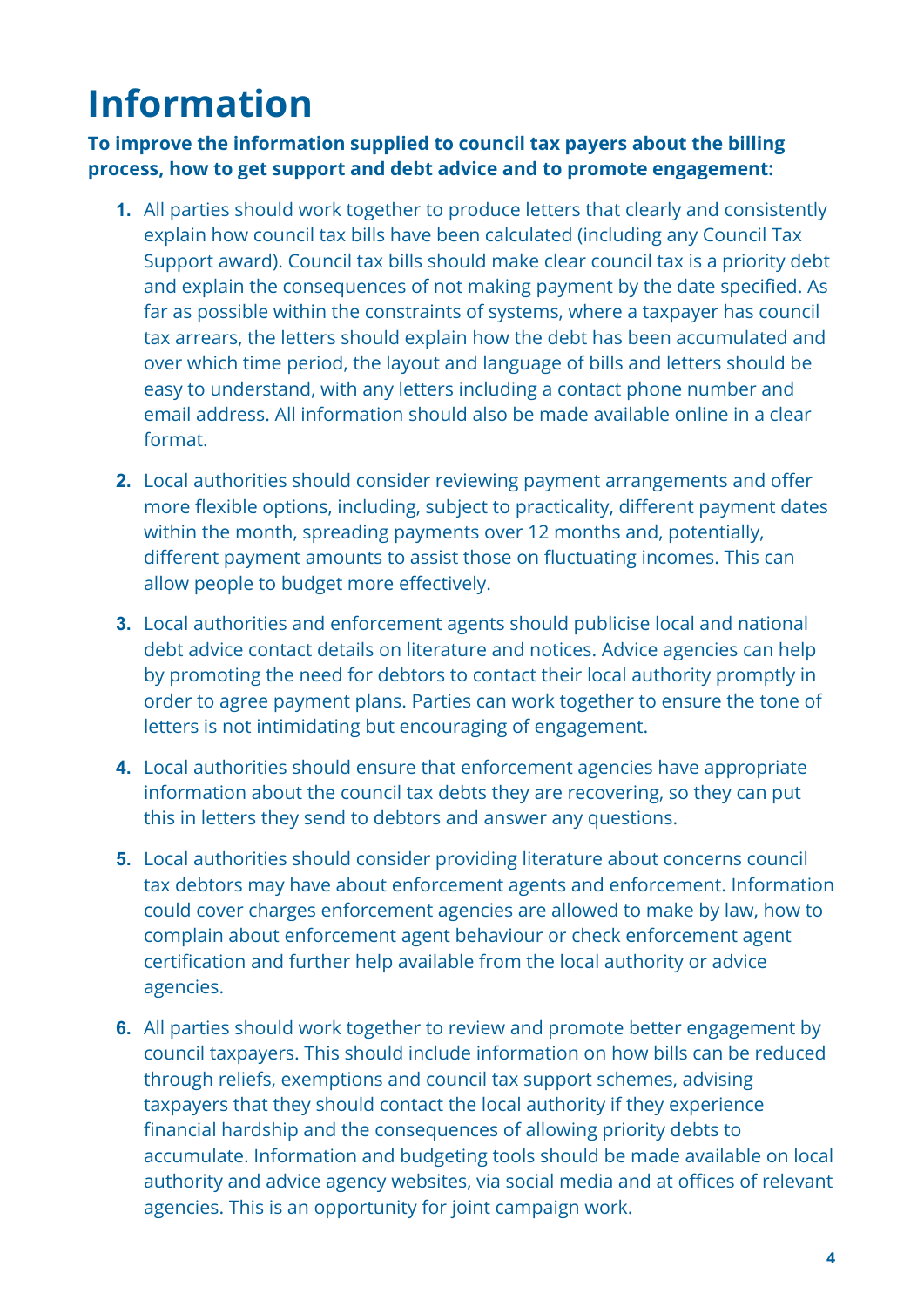### **Recovery**

**If a council tax bill is not paid, then the local authority's recovery process comes into play. While local authorities strive to make early contact with a debtor, the first point of engagement by a debtor often only occurs when an enforcement agent visits the premises. Greater effort should be made at or before the Tribunal Courts and Enforcement Act's compliance stage, including debt and money advice referrals and to assess whether vulnerability or hardship applies, so as to avoid escalating a debt. Therefore:**

- **1.** Local authorities and enforcement agencies should work in partnership with advice agencies on the content, language and layout of all documents, produced by the local authority and agents acting on its behalf which are part of the enforcement process. This should aim to ensure that the rights and responsibilities of all parties, particularly those of the debtor, are clearly set out.
- **2.** Enforcement agents should provide the debtor with a contact number and email address should they wish to speak to the local authority.
- **3.** Local authorities should keep all charges associated with recovery under regular review to ensure they are reasonable and as clear and transparent as possible and reflect actual costs incurred. Enforcement agents should only make charges in accordance with council tax collection and enforcement regulations, particularly the Tribunal Courts and Enforcement Act.
- **4.** Local authorities should periodically review their corporate policy on debt and recovery, particularly what level of debt (inclusive of liability order fees) should have accrued before enforcement agent action, as enforcement will add additional costs to a debt.
- **5.** As part of their corporate policy on debt and recovery, local authorities should have a process for dealing with cases that are identified as vulnerable, bearing in mind that different local authorities may have different definitions of a vulnerable person or household. Any local definition of vulnerability should be developed in consultation with advice agencies and enforcement agencies and, wherever possible, the local authority should aim to publish clear guidelines on what constitutes vulnerability locally. Where a local authority's vulnerability criteria apply, In these cases, debts should be considered carefully before being passed to enforcement agencies. Where enforcement agents or other parties identify a vulnerable household, recovery action will be referred to the local authority.
- **6.** Local authorities should regularly review and publish their policies which cover hardship, including how these relate to council tax arrears.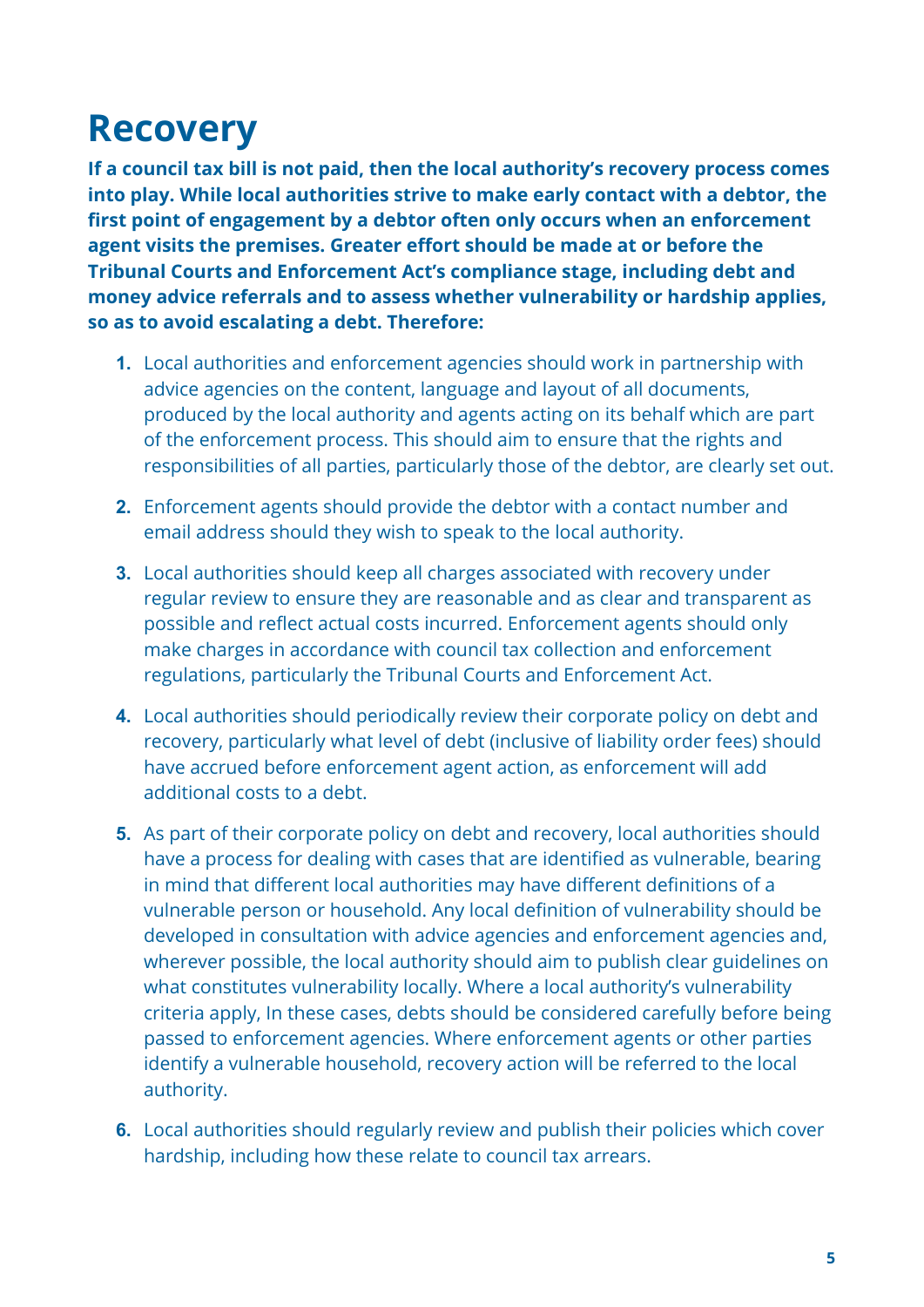- **7.** Where a household is in receipt of Council Tax Support, the local authority should consider matters carefully and determine whether to pass such cases to enforcement agents, based on the individual circumstances of the case.
- **8.** The debtor may have outstanding claims for Universal Credit, Council Tax Support or other benefit(s) which are contributing to their arrears. Local authorities can suspend recovery once it is established that a legitimate and relevant claim is pending.
- **9.** Local authorities and their enforcement agents should consider offering a 28 days hold or "breathing space" on enforcement action if debtors are seeking debt advice from an accredited advice provider.
- **10.**Procedures should exist for debt advisers to negotiate payments on behalf of the taxpayer at any point in the process, including when the debt has been passed to the enforcement agent. In some cases, the debtor may only contact an advice agency following a visit from the enforcement agent.
- **11.**Local authorities and enforcement agents should consider accepting and using the Standard Financial Statement (SFS) or Common Financial Statement in assessing ability to pay as long as this is consistent with securing value for money for all council tax payers.
- **12.**Each case should be examined on its merits and repayment arrangements need to be affordable and sustainable, while ensuring that the debt is paid off within a reasonable period. Where appropriate, local authorities should provide the flexibility to spread repayments over more than a year, including beyond the end of a financial year.
- **13.**Local authorities should prioritise direct deduction from benefits or attachment of earnings in preference to using enforcement agents. This avoids extra debts being incurred by people who may already have substantial liabilities.
- **14.**Clarity should be provided to the debtor and enforcement agency as to which debts are being paid off, in what amounts and when, especially where a debtor has multiple liability orders. Where appropriate, debts should be consolidated before being sent to enforcement agents.
- **15.**Local authorities should publish a clear procedure for people to report complaints about all stages of recovery action. Local authorities will regularly monitor and, subject to requirements of commercial confidentiality and the Data Protection Act, publish the performance (including complaints) of those recovering debts on their behalf and ensure that contractual and legal arrangements are met.